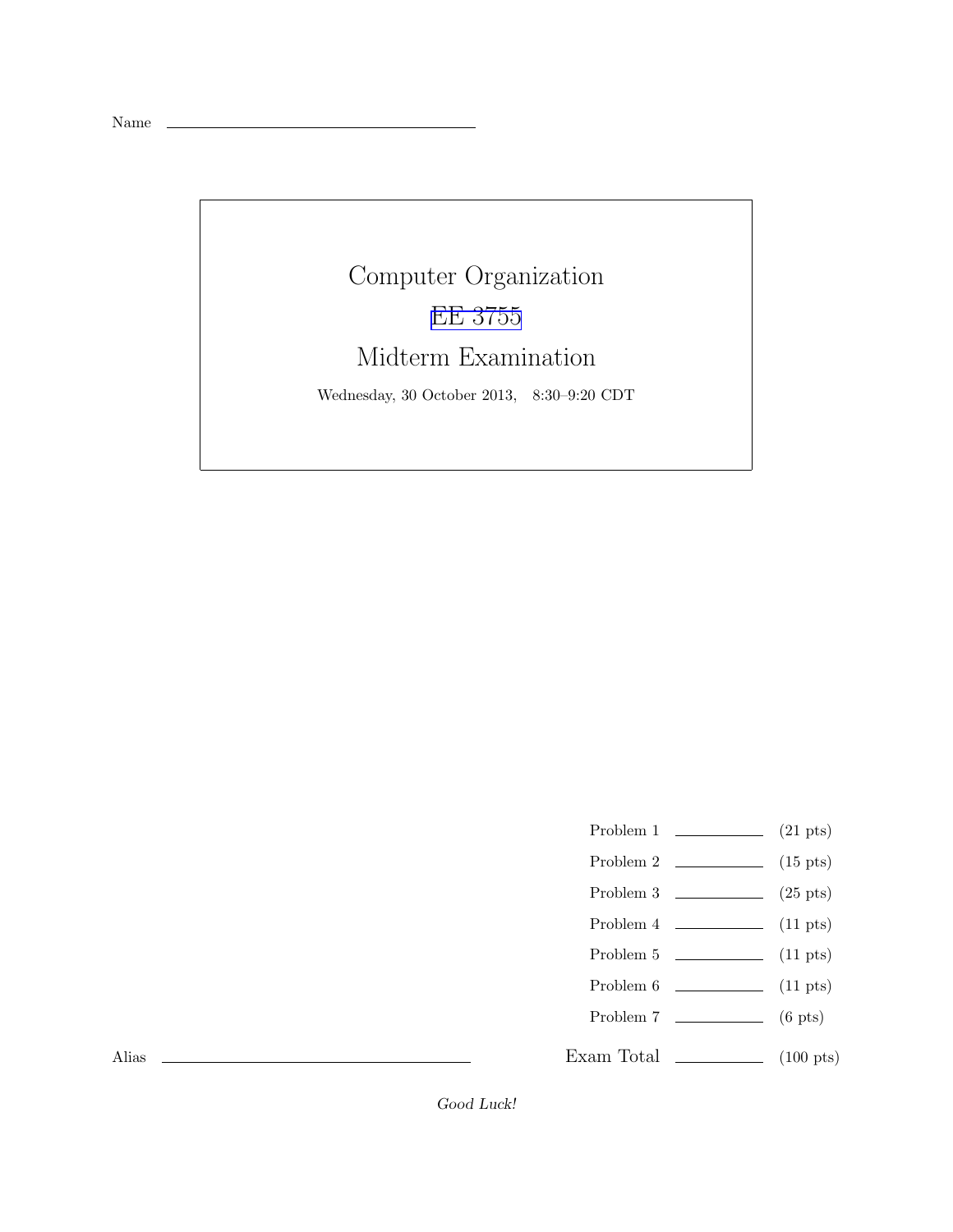Problem 1: [21 pts] Consider the module below:

```
module prob1is(x,y,a,b,c);
  input a, b, c; output x, y;
  wire a, b, c, x, y; <-- HINT: Declare types for parts b and c.
  assign x = !a \hat{y};
  assign y = b || c;endmodule
```
(a) Draw a logic diagram corresponding to the module. Don't optimize.

Logic diagram of problis.

(b) Complete the module below so that it performs the same operation as prob1is but is in explicit structural form.

Explicit structural form of  $prob1$ is.  $\Box$  Don't forget to declare types.

```
module probles(x,y,a,b,c);input a, b, c; output x, y;
```
## endmodule

(c) Complete the module below so that it performs the same operation as prob1is but is in synthesizable behavioral form.

Synthesizable behavioral form of prob1is. Don't forget to declare types.

```
module prob1sb(x,y,a,b,c);
  input a, b, c; output x, y;
```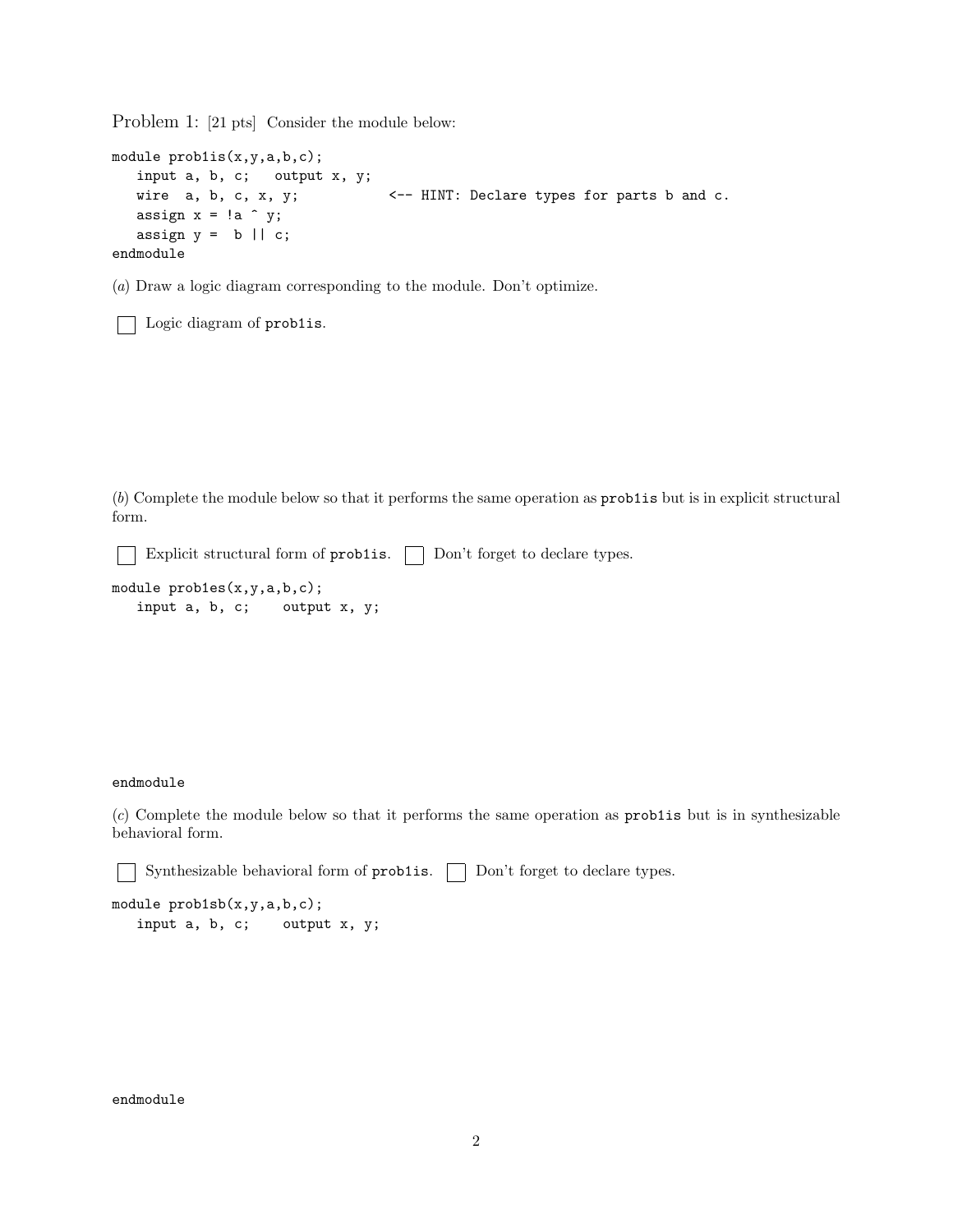Problem 2: [15 pts] Appearing below is the generic carry lookahead block from the CLA lecture slides. Remember that it is part of a hierarchical carry lookahead adder.



(a) The output of one of the AND gates is labeled Value X. Suppose  $l = 16$ . Find inputs to the module such that Value X is 1 but all of the other inputs to the generate OR gate are 0.

Value of module inputs needed so that Value X will be 1.

(b) Notice that the module does not have a carry out signal. Add logic to the module above to compute a carry out signal. (See next part.)

Logic for carry out.  $\Box$  Do not add new inputs to the module.

(c) The carry out signal from the previous part isn't needed in real life. Why not? What if it were used?

Why doesn't the CLB need a carry out signal?

What would be the problem with using the carry out signal?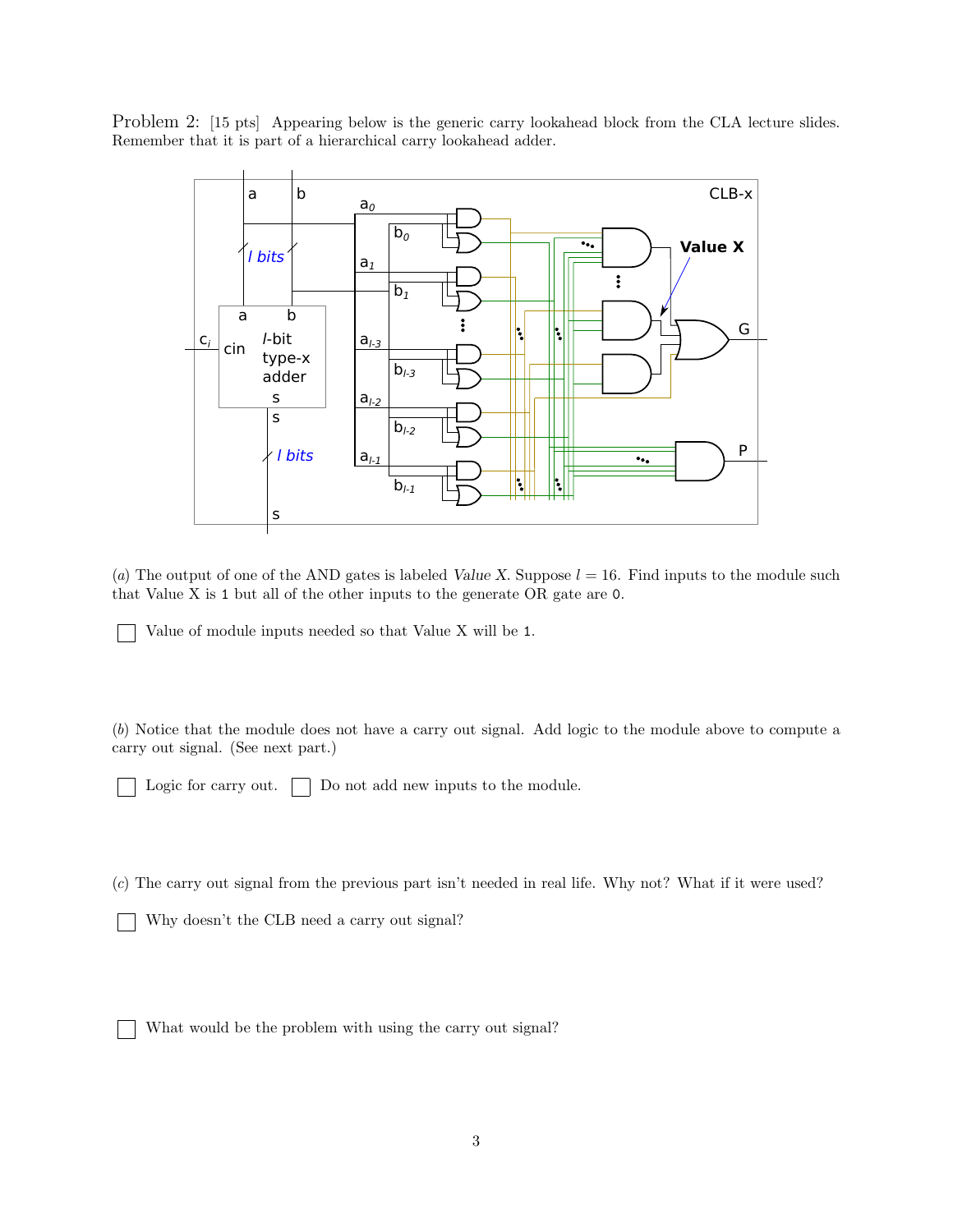Problem 3: [25 pts] A population count module based on Homework 3 Problem 2 appears below.

```
module red_pop(p,a);
  parameter N = 20;
  parameter M = 4; // Number of parts.
  parameter N_PER_PART = N/M;
   input wire [N-1:0] a; output reg [8:0] p;
  reg [8:0] pa; integer i, j;
   always @( a ) begin
     for ( j=0; j<M; j=j+1 ) begin
        pa = a[ j*N\_PER\_PART ];
        for ( i=1; i< N_PER_PART; i=i+1 ) pa = pa + a[ j*N_PER_PART + i ];
        if ( j == 0 ) p = pa; else p = p + pa;
     end
   end
endmodule
```
(a) Sketch the logic that would be inferred for this module (the logic that would be synthesized without optimization). Show adders as a box with a + inside.

Show synthesized logic without optimization.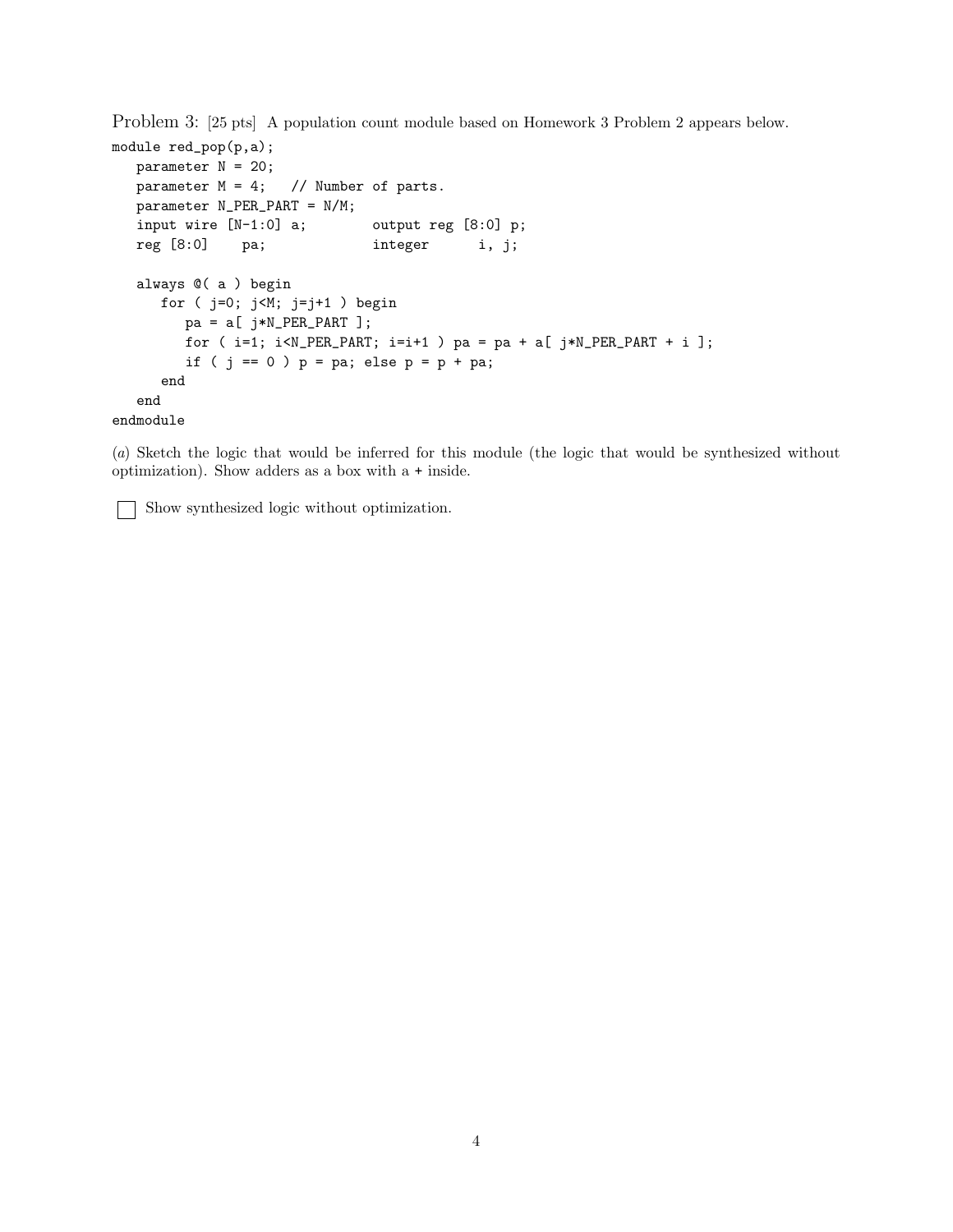Problem 3, continued: The module below is the same as the one on the previous page.

```
module red_pop(p,a);
  parameter N = 20;
  parameter M = 4; // Number of parts.
  parameter N_PER_PART = N/M;
  input wire [N-1:0] a; output reg [8:0] p;
  reg [8:0] pa; integer i, j;
  always @( a ) begin
     for ( j=0; j<M; j=j+1 ) begin
        pa = a[ j*N_PER_PART ];
        for (i=1; i< N_PER_PART; i=i+1) pa = pa + a[j*N_PER_PART + i];
        if ( j == 0 ) p = pa; else p = p + pa;
     end
  end
endmodule
```
(b) Compute the cost of the logic from the previous part assuming that all adders are ripple adders and that the cost of a BFA is 7 units. The size of the adders has been made as small as possible. Assume that the gates outside of the BFAs have a cost of one unit each.

Cost of circuit. Show work for partial credit.

Account for size of adders, the sizes have been minimized.

(c) Suppose the delay of each ripple adder is just 1 time unit. (Yes, just 1 time unit.) Find the delay of the circuit in terms of N and M. That is, don't assume N=20 and M=4.

Delay in terms of N and M assuming 1-time-unit ripple adders.

(d) In the module above M was set to 4 and N to 20. Consider the case where N is some arbitrary value, and we want to compute a value for M that minimizes delay for this N. Using the delay model from the previous part, find an expression for M in terms of N that will minimize delay.

Best value of M in terms of N.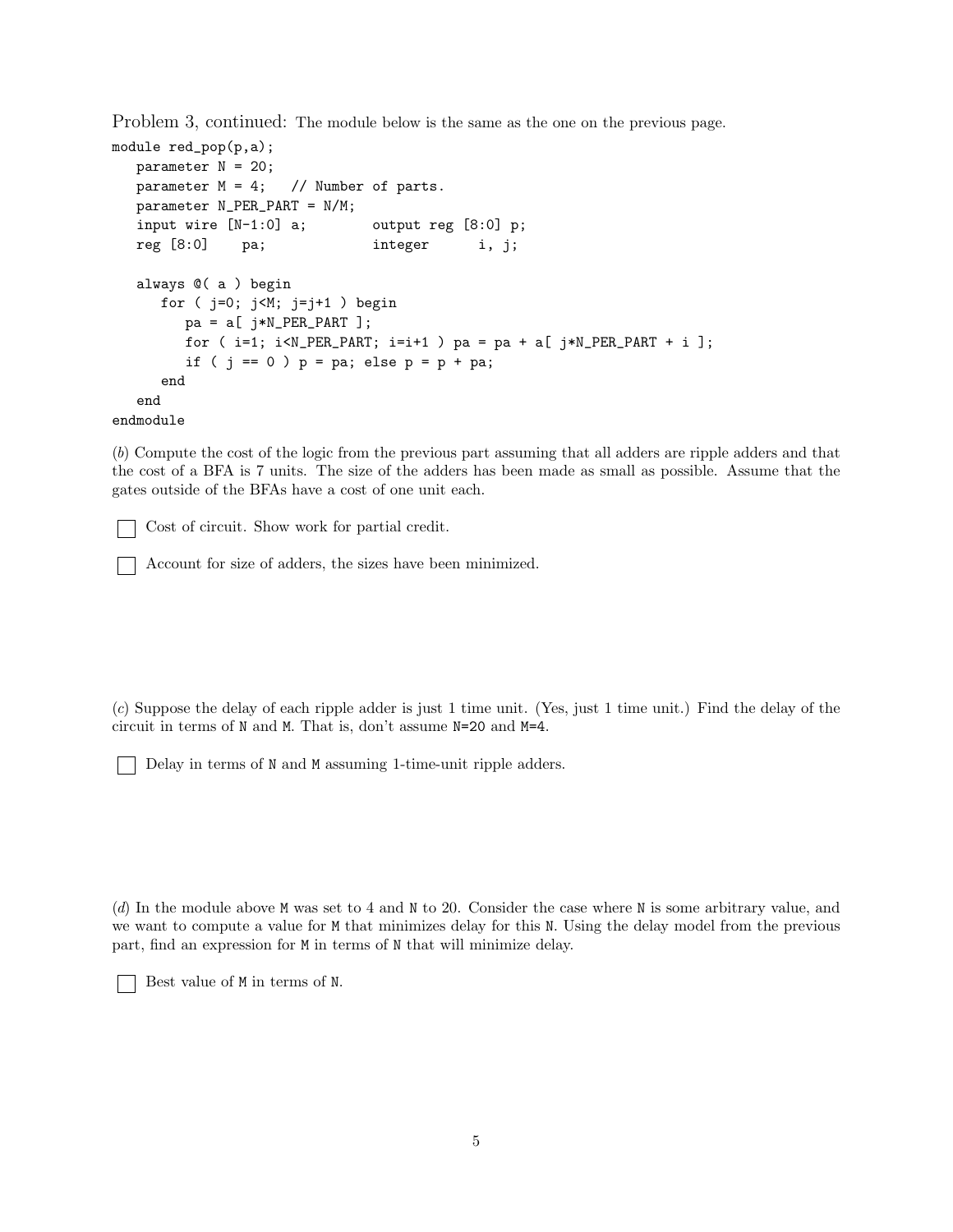Problem 4: [11 pts] Answer the computer arithmetic questions below.

(a) Show the longhand steps needed to multiply  $1234_{16} \times 1203_{16}$  using a radix-16 (four bit) multiplication algorithm, but do not add together the partial products. Show the work in binary or hexadecimal. This is without Booth recoding. (The product is  $147de9c_{16}$ , but remember there is no need to add the partial products.)

Longhand steps for radix-16 (4 bit)  $1234_{16} \times 1203_{16}$ 

(b) Show the value of IEEE 754 single-precision floating point number 0x 42fa 0000. For your convenience the layout of an IEEE 754 single is shown below.

|              |    | $\overline{\phantom{a}}$ |       |  |
|--------------|----|--------------------------|-------|--|
| IEEE Single: |    |                          |       |  |
|              | υı | 30                       | 23 22 |  |

Value of number (in decimal or as a formula to compute value) is: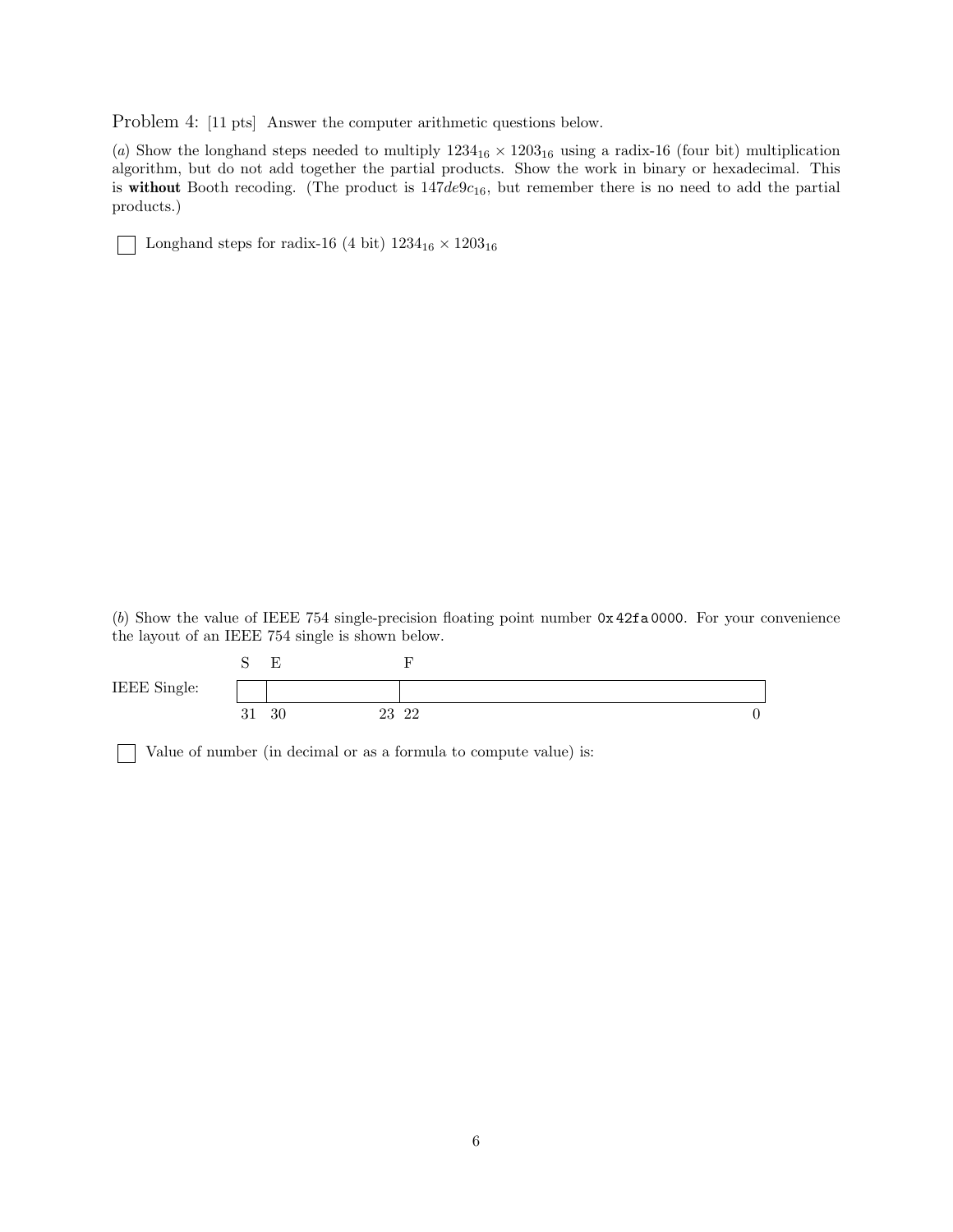

Problem 5: [11 pts] Appearing below is unoptimized logic for an ordinary radix-4 multiplier.

(a) As described in class, the logic around the four-input multiplexor can be reduced in cost. Show how.

Sketch of lower-cost logic around the 4-input mux.

(b) One of the adders in the illustrated multiplier would not be necessary in a radix-4 multiplier using Booth recoding. Show which adder would not be necessary, and explain what would be done instead.

Indicate which adder not necessary.

Explain what would be done instead.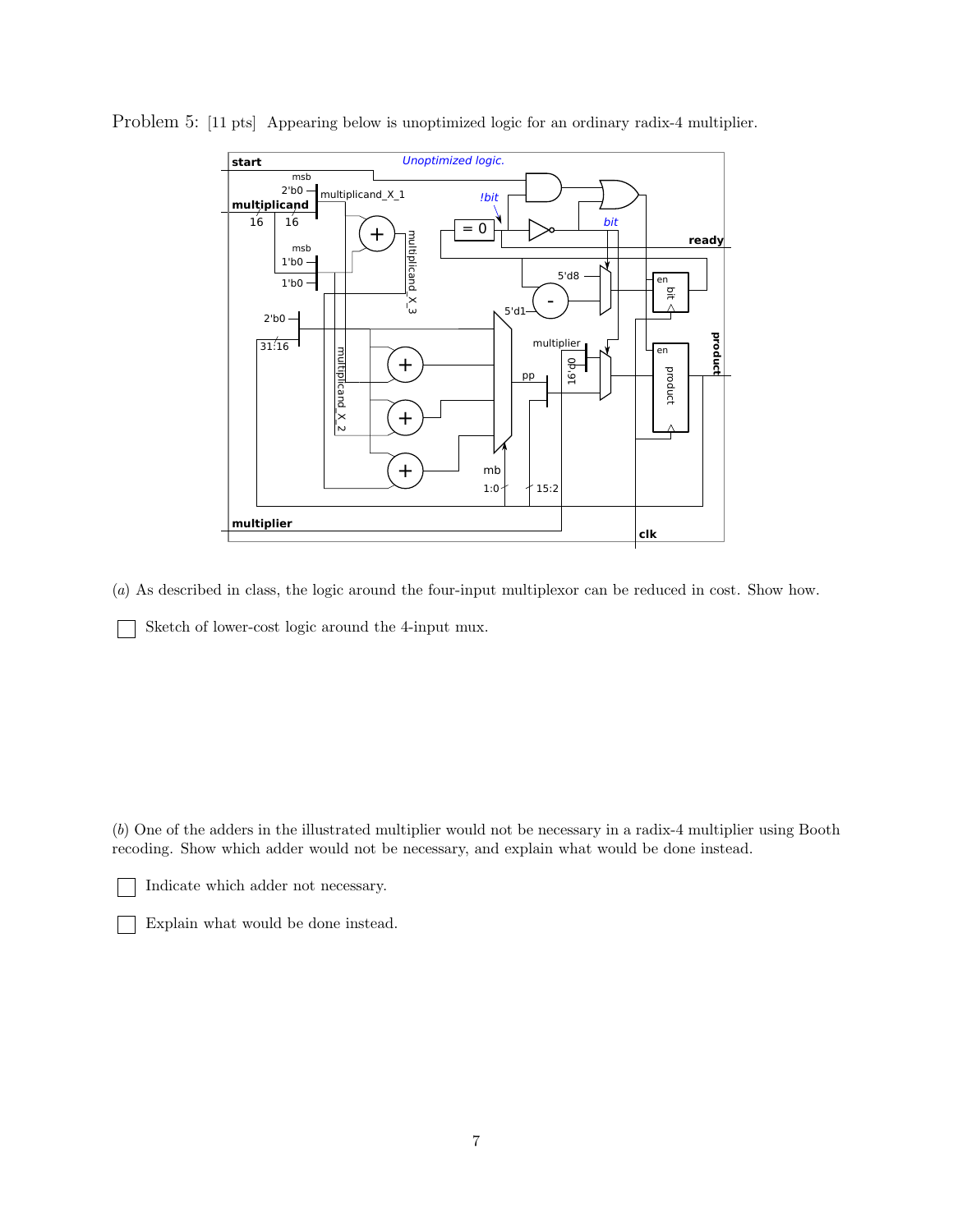Problem 6: [11 pts] Answer the following MIPS questions.

(a) Show the values in register \$s0 after the execution of each instruction below in the spaces indicated.

 $\Box$  <br> Fill in the  $\verb|s0 = blanks$  below.

```
# Initial register values: $s1 = 0x18, $s2 = 0x30
or $s0, $s1, $s2
                  # $s0 =sll $s0, $s2, 2
                   # $s0 =slt $s0, $s1, $s2
                   # $s0 =addi $s0, $s1, 0xffff
                   # $s0 =
ori $s0, $s1, 0xffff
                   # $s0 =
```
(b) There is a problem with the instruction below. Describe what the problem is and show replacement instruction(s) that do what was intended.

addi \$s0, \$s0, 0x12345

 $\Box$  The problem with the instruction is:

Replacement that does the same thing: